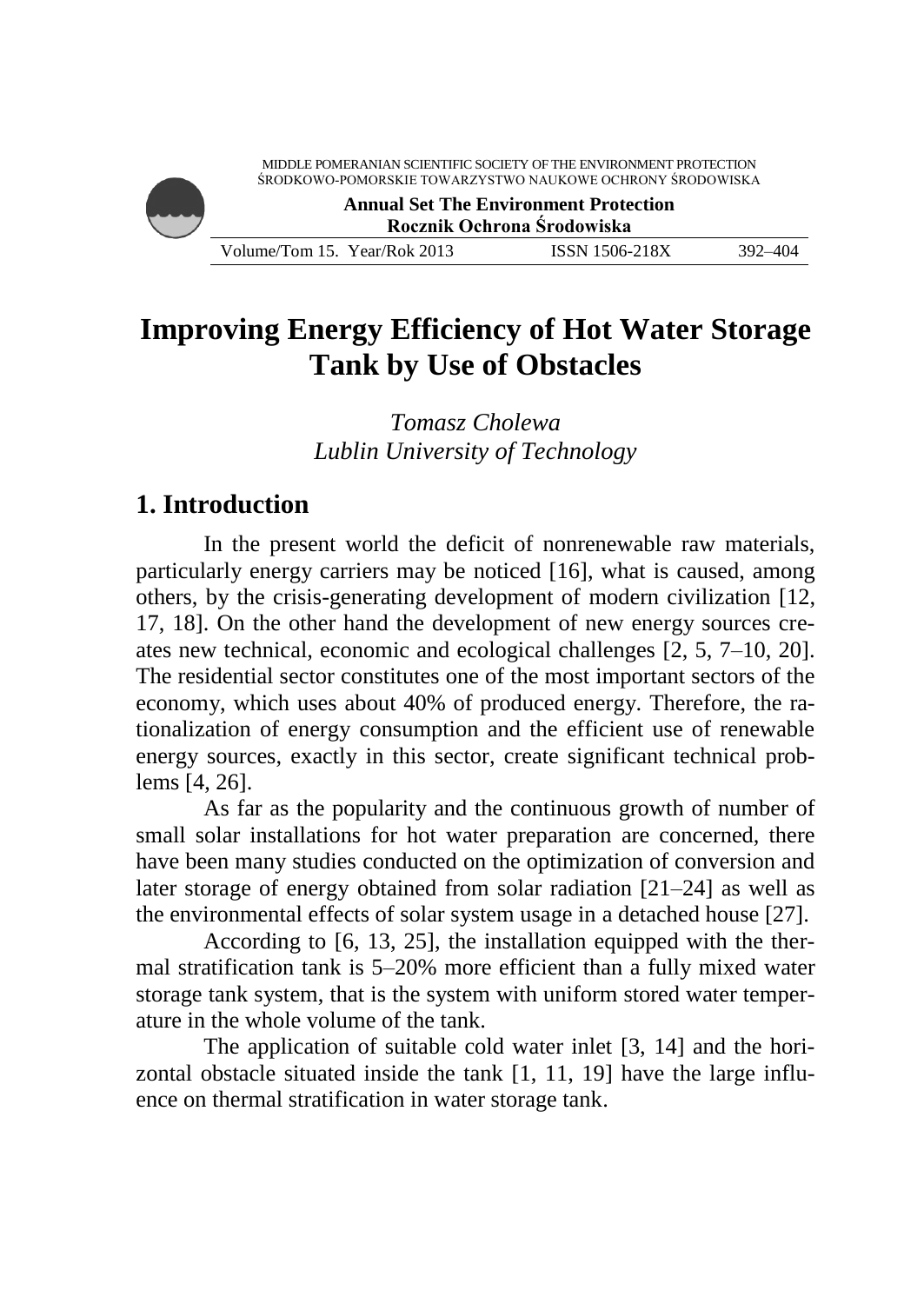However, there is still a lack of experimental and numerical research presenting the influence of the use of obstacles on thermal stratification in the most often used water storage tank with the spiral-tube heating coil.

Thus, in the present article the experimental research was done. Its aim was to show the influence of the usage of different obstacle constructions in water storage tank on energy efficiency of process of hot water preparation.

## **2. Materials and methods**

The experimental research was made on the laboratory stand located in Faculty of Environmental Engineering at Lublin University of Technology. A cylindrical steel water storage tank (Figure 1) was the main element of the laboratory stand. The volume of the tank is equal to 350 dm<sup>3</sup> and the height to diameter ratio  $(1.7/0.5 \text{ m})$  is equal to 3.4. In order to reduce the heat losses to the laboratory room (indoor air temperature equal to 20°C), the tank was insulated with mineral wool (10 cm thick). Inside the tank, in its lower section, there is a steel  $26.9 \times 2.3$  mm spiral-tube heating coil with the length of 18 m.



**Fig. 1.** Water storage tank in the laboratory **Rys. 1.** Widok zbiornika magazynującego w laboratorium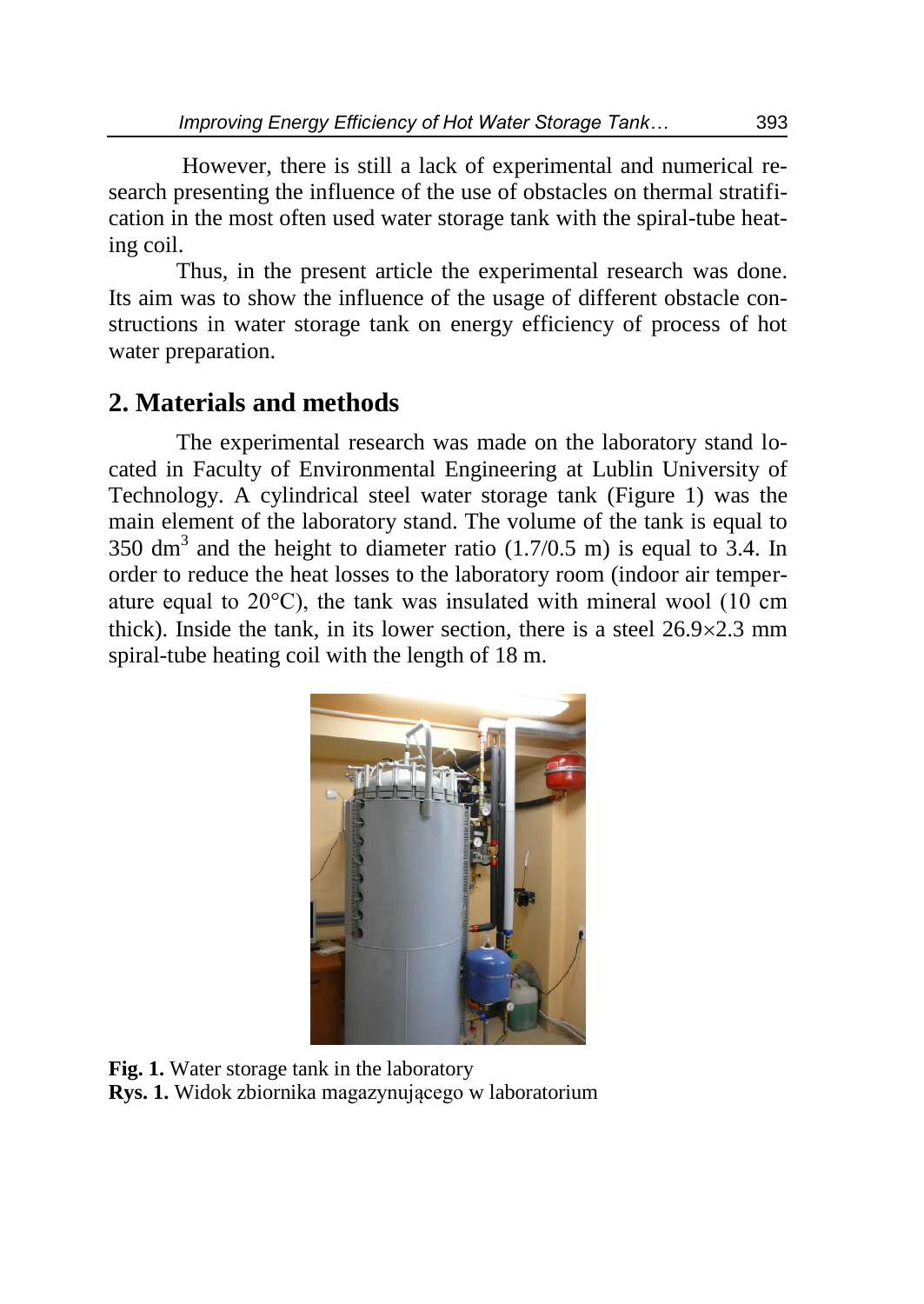For continuous measurement of water temperature in the tank, 15 class-A resistance sensors Pt500 (5 cm length) were installed every 10 cm (from top to bottom of the tank), what is presented in Figure 2.

Inside the water storage tank (43 cm above the top of the tank – see Figure 2) different kinds of obstacles were placed (Figure 3), which are made of steel (0.7 cm thick).



**Fig. 2.** Schema of analyzed water storage tank **Rys. 2.** Schemat analizowanego zbiornika magazynującego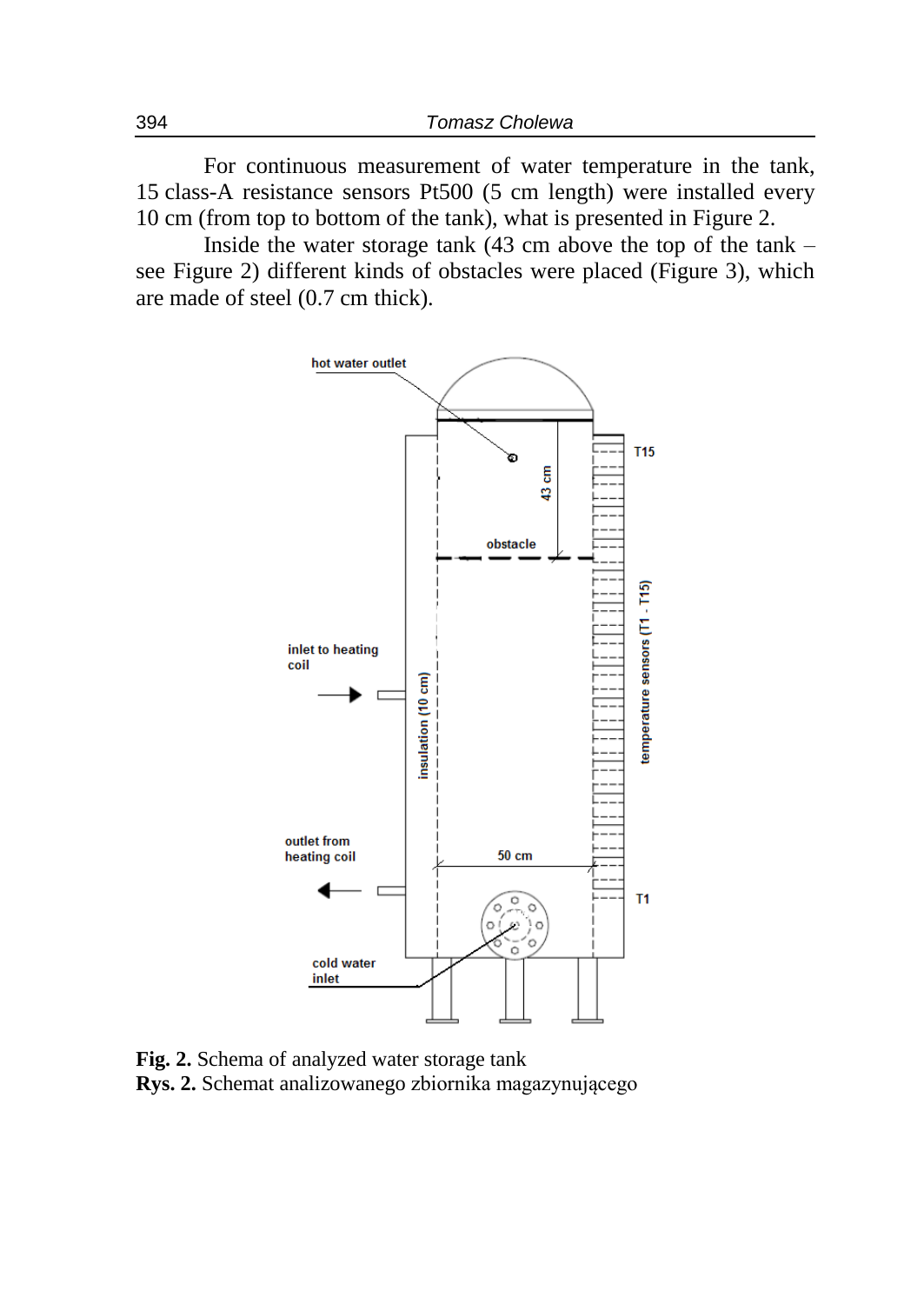

**Fig. 3.** Schema of two analyzed obstacles inside the tank **Rys. 3.** Schemat dwóch analizowanych przegród poziomych umieszczanych wewnątrz zbiornika

In case of *obstacle A* the flow of heated water into upper parties of storage tank takes place through its centre and not at the sides of the tank.

However, when it comes to the *obstacle B* the flow of heated water takes place at sides of the storage tank and not through its centre.

The heat source for the analysed system was ultrathermostat, which allow to maintain constant temperature on supply during each experiment.

The flow of working medium was forced with the use of pump with regulated performance. But the volume flow rate in the circulation was constant and equal to about  $5.56 \cdot 10^{-5}$  m<sup>3</sup>/s.

The system works with a special computer program for monitoring, archiving and data visualization. All parameters are being recorded every 5 minutes.

Research methodology consisted in supplying the spiral heating coil located inside the water storage tank with heating factor at constant temperature equal to 55°C during 6 hours.

The power of the water storage tank with the heating was turned on at about 8.30 am and turned off at about 2.30 pm. Directly before switching the power of the water storage tank with heating factor on, the water temperature in the tank was constant and equaled to 11°C during all experiments.

To evaluate the influence of the use of obstacles inside the storage tank on energy efficiency of hot water preparation system, four measur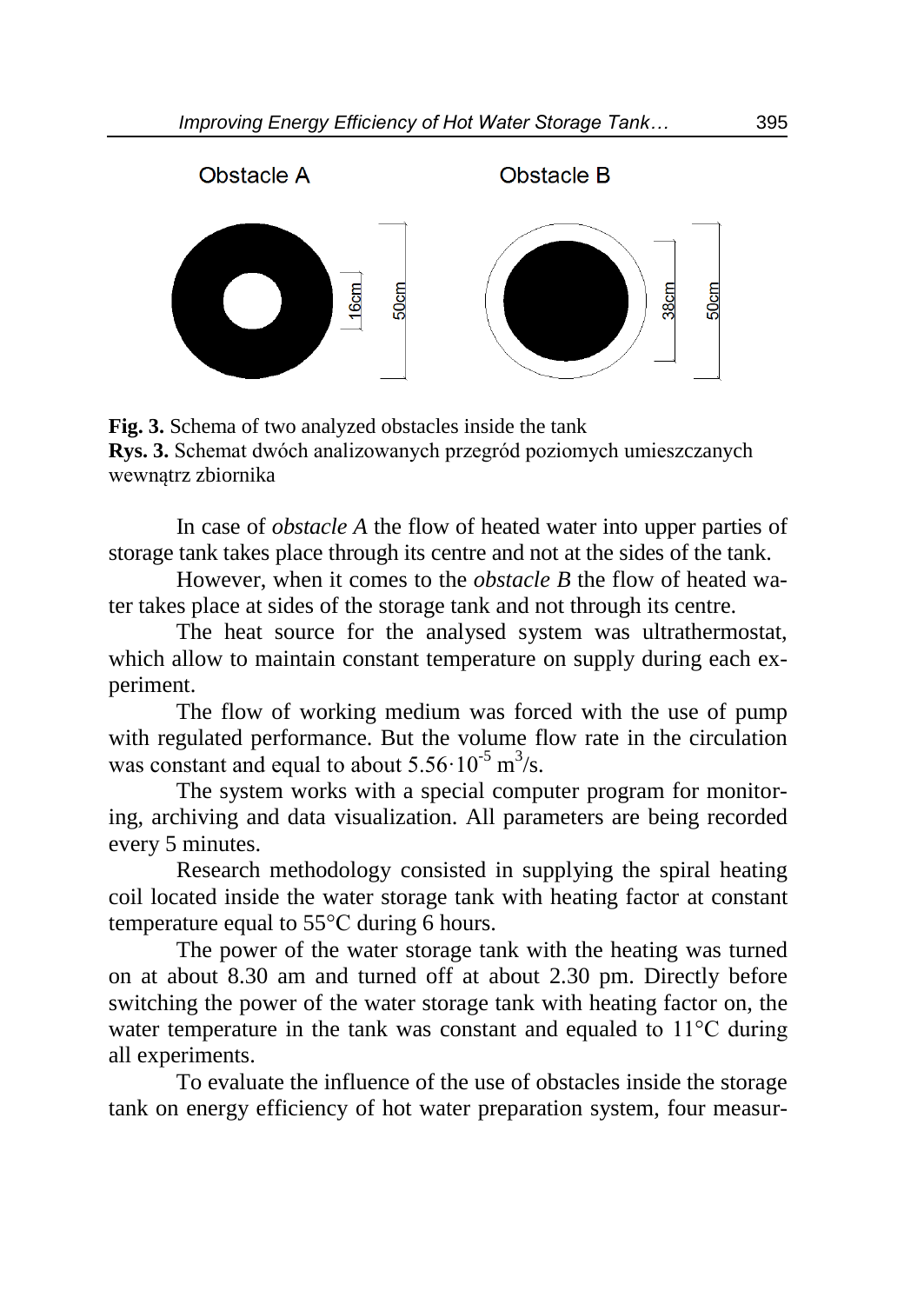ing series for each of two analysed obstacles and for the tank without obstacle were done. Moreover, the hot water consumption profile was changed in all measuring series.

Analysed profiles of hot water consumption are the following:

- profile  $1$  water was not being taken;
- profile  $2$  water was being taken four times a day (9 am, 12 am,  $\overline{3}$  pm,  $\overline{7}$  pm)  $50 \text{ dm}^3$  each time;
- profile  $3$  water was being taken seven times a day (9 am, 10 am, 11 am, 12 am, 1 pm, 2 pm, 7 pm) 50 dm<sup>3</sup> each time;
- profile 4 water was being taken three times a day (12 am 100 dm<sup>3</sup>,  $2 \text{ pm} - 50 \text{ dm}^3$ , 7 pm  $- 80 \text{ dm}^3$ ).

Together with hot water draw-offs, the inlet of cold water into the lower layers of storage tank took place. The temperature of cold water during each experiments ranged from 10.5 to 11.0°C.

For below analyses was calculated among other things the stratification number (*Str*), which allows for the assessment of thermal stratification inside the accumulation water tank.

The stratification number (*Str*) is defined as the ratio of the mean of the temperature gradients at each time interval to that of the beginning  $(t = 0)$  and may be calculated with the use of Equations 1 and Equations 2 [15].

$$
Str = \frac{\left(\frac{\partial T}{\partial z}\right)_t}{\left(\frac{\partial T}{\partial z}\right)_{t=0}}\tag{1}
$$

$$
\frac{\overline{\partial T}}{\partial z} = \frac{1}{J - 1} \cdot \left[ \sum_{j=1}^{J - 1} \left( \frac{T_{j+1} - T_j}{\Delta z} \right) \right]
$$
(2)

where:

 $i$  – water layer,

 $J$  – number of water layers,  $J = 15$ ,

 $t - time(s)$ ,

T – water temperature in the tank  $(^{\circ}C)$ ,

 $z$  – height of the storage tank (m),

 $\Delta z$  – distance between temperature sensors (m),  $\Delta z$  = 0.10 m.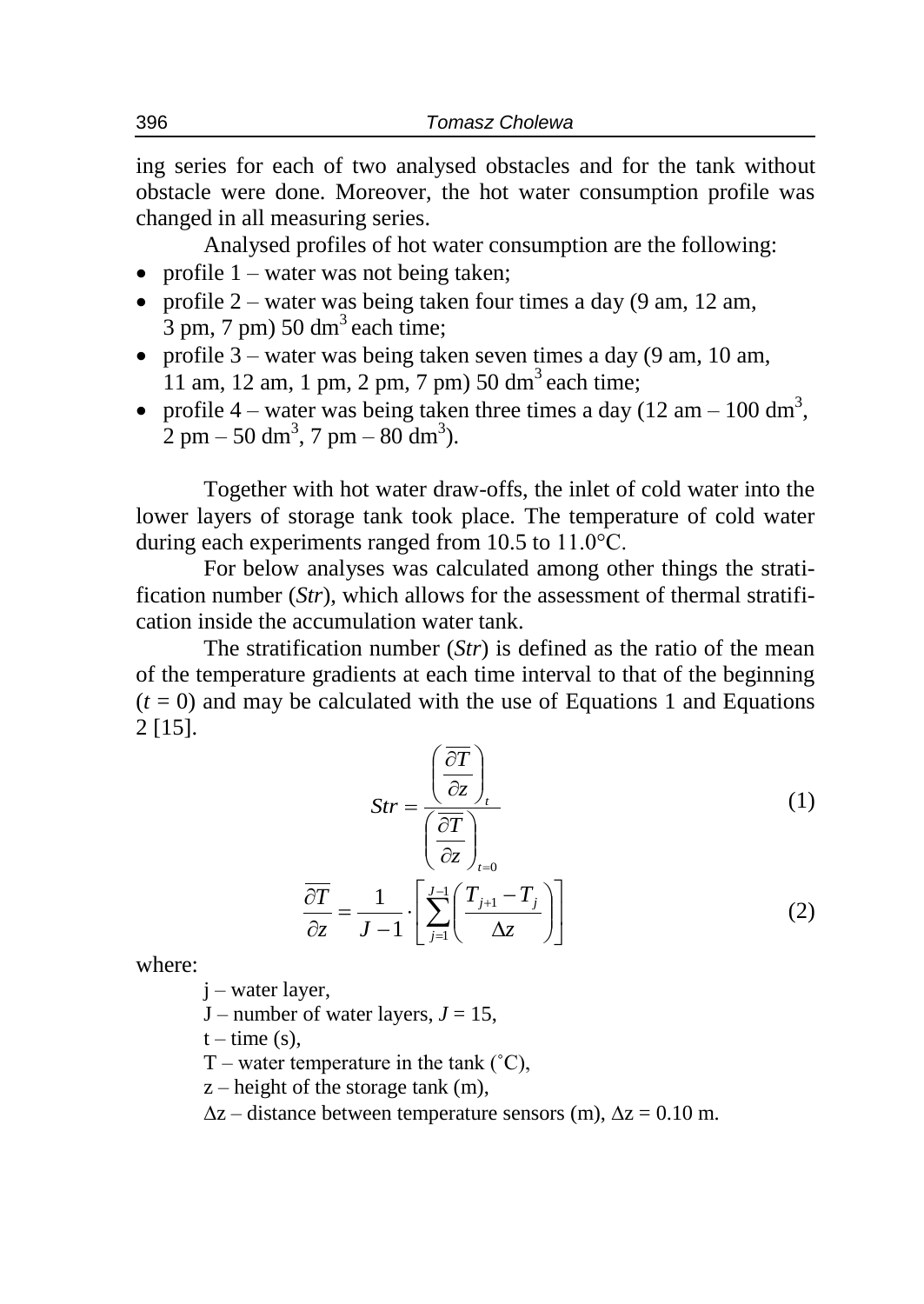In order to compare the energy efficiency of analyzed obstacles, the amount of energy needed  $(E_{HW})$  to heating up the amount of consumed hot water to the temperature equal to  $55^{\circ}$ C was calculated by use of Equation 3.

$$
E_{HW} = (V \cdot \rho \cdot c_p) \cdot (T_{HW} - T_{stored}) \text{ (MJ)}
$$
 (3)

where:

 $c_{p}$  – water specific heat (Jkg<sup>-1</sup>K<sup>-1</sup>),

 $T_{HW}$  – hot water temperature (°C),  $T_{HW}$  =55°C,

 $T<sub>stored</sub>$  – mean temperature of water draw from the tank during

each draw offs, (˚C),

V – volume of consumed hot water  $(m^3)$ ,

 $\rho$  – water density (kgm<sup>-3</sup>).

#### **3. Results and discussion**

During the heating of water stored in the tank (Fig. 4), without draw-offs (profile 1), it may be noticed, that the use of the *obstacle A* causes the considerable increase of stratification number in the water storage tank. The *Str* is even two times greater on end of water heating process inside the tank than for the tank without the obstacle.

The use of *obstacle B* increases the stratification number only during the final phase of the water heating process inside the tank, what may be caused by free flow of the warm water at sides of the tank into its upper parties.

In Figures 5–7 temperatures of stored water draw from the storage tank during every draw-offs of hot water are presented.

Taking into consideration the values of temperature of water draw from the tank, which are presented in Figures 5–7, it may be noticed that the use of obstacles inside the storage tank contributes to the increase of the temperatures of stored water, which is taken from the tank in comparison to the tank without the obstacle. It is caused by the decrease of influence of incoming cold water to the storage tank on the temperature of stored water in upper parties of the tank.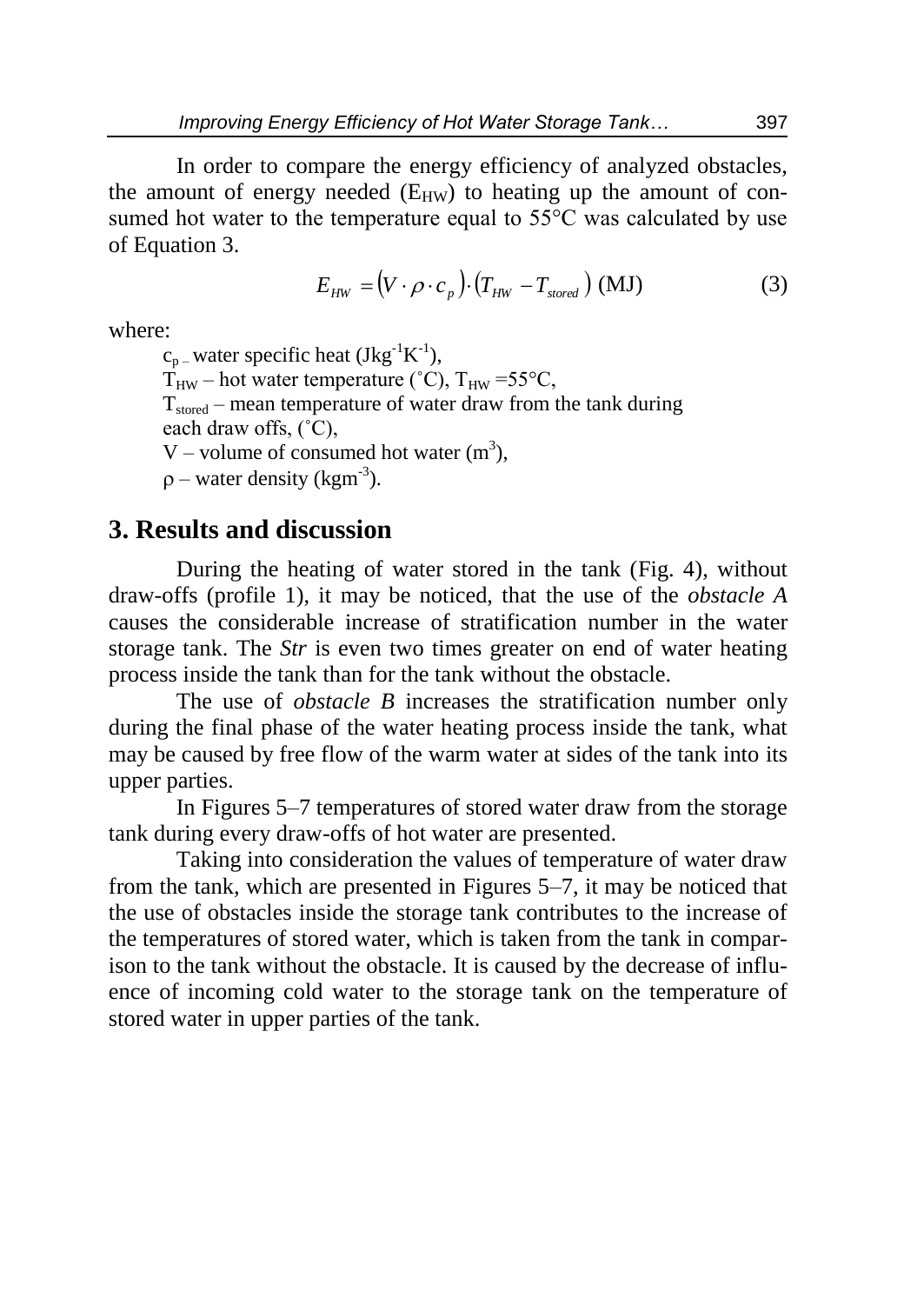

**Fig. 4.** Thermal stratification in the storage tank during profile 1 of draw-offs **Rys. 4.** Stratyfikacja termiczna wewnątrz zbiornika magazynującego podczas rozbiorów ciepłej wody dla profile 1





**Rys. 5.** Temperatura wody pobieranej ze zbiornika podczas poszczególnych rozbiorów wody w profilu 2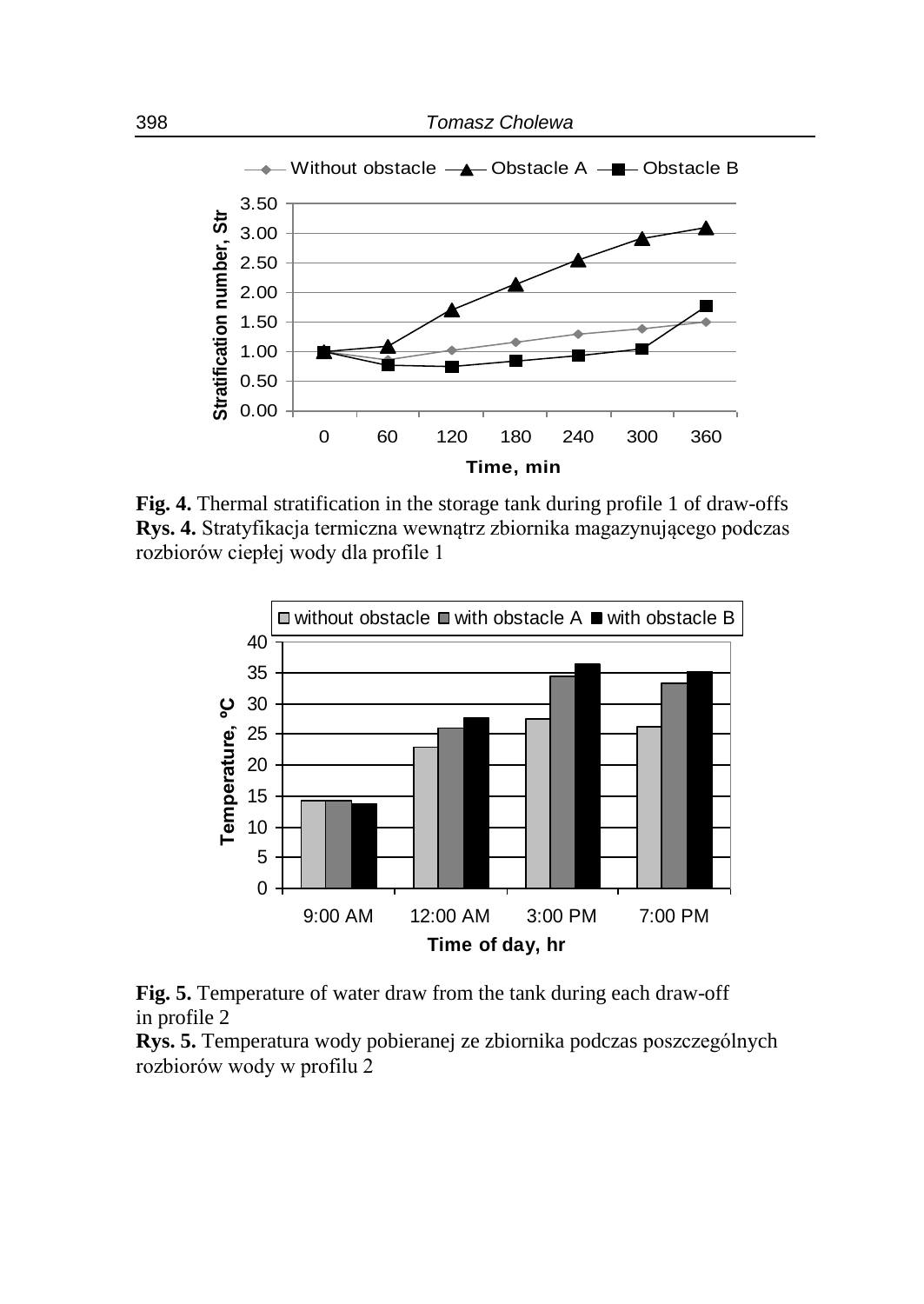



**Rys. 6.** Temperatura wody pobieranej ze zbiornika podczas poszczególnych rozbiorów wody w profilu 3





**Rys. 7.** Temperatura wody pobieranej ze zbiornika podczas poszczególnych rozbiorów wody w profilu 4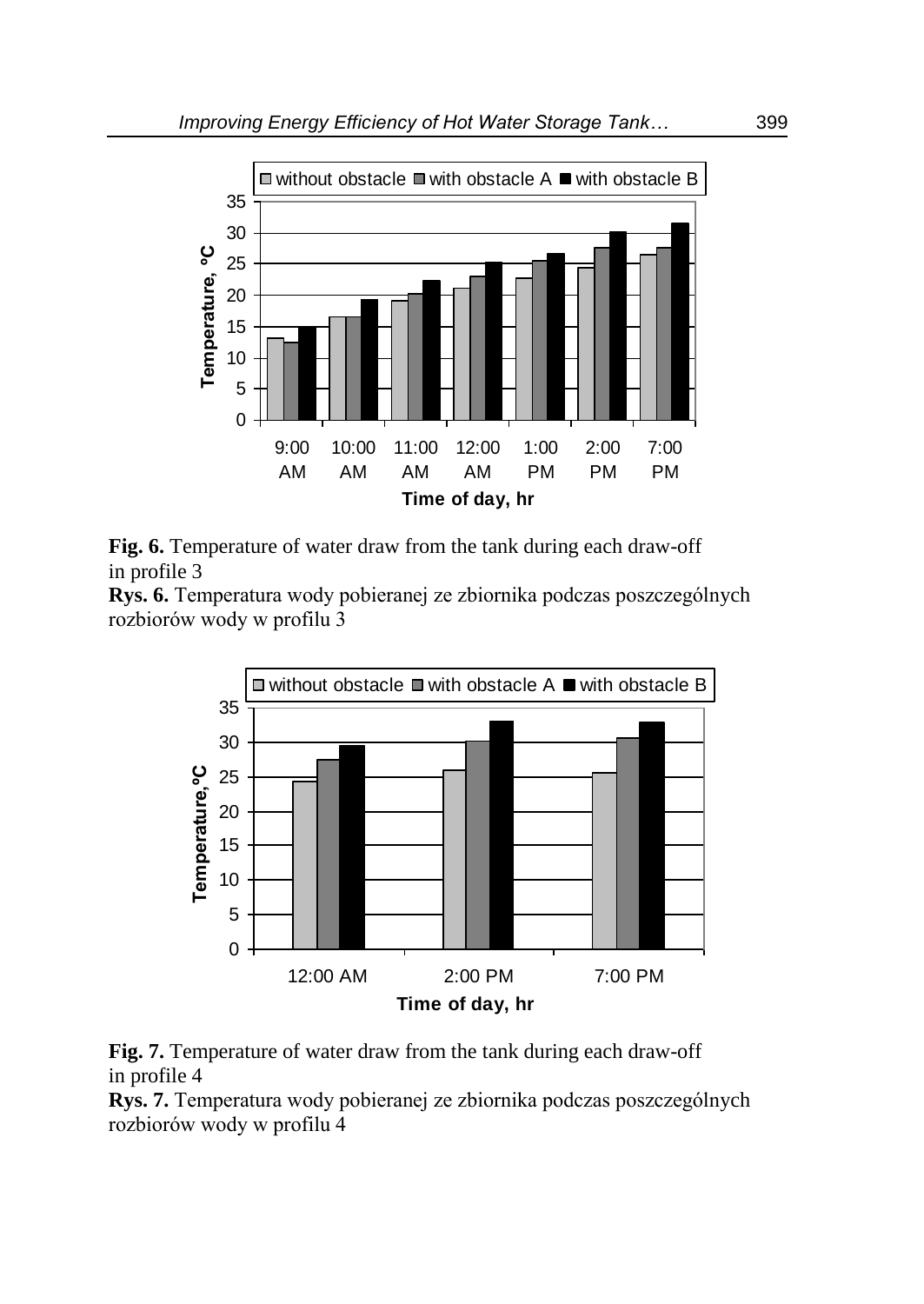The highest temperatures of drawn water were reached for the *obstacle B* and they were getting greater, in comparison to the storage tank without the obstacle, when the amount of the single draw-off of stored water was getting higher.

Differences in temperature of stored water create differences in the amount of energy, which is necessary to heat up the stored water to the temperature required by the user  $(55^{\circ}C)$ , what can be seen in Figure 8 for the profile 4.

On the basis of Figure 8 it may be stated that the use of obstacles allow to decrease the energy consumption for heating up stored water to the temperature required by the user (55 $^{\circ}$ C), even of about 14% and 20% in comparison to the tank without the obstacle, respectively with the use of *obstacle A* and *obstacle B*.





**Rys. 8.** Ilość energii potrzebnej do podgrzania pobieranej ze zbiornika wody do temperatury 55°C podczas każdego rozbioru w profilu 4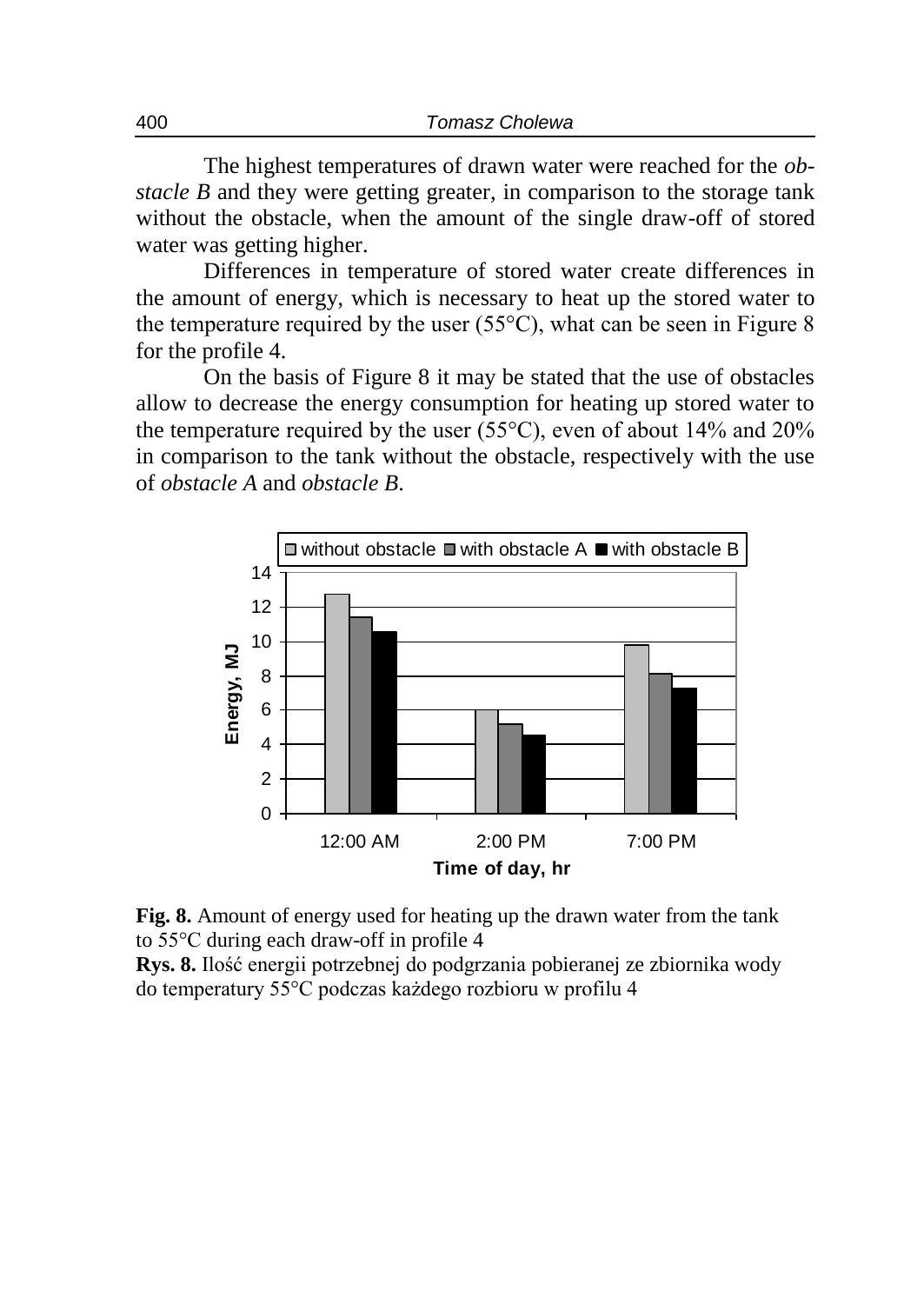#### **4. Conclusions**

Experimental research done on the laboratory stand allowed for the estimation of the influence of horizontal obstacles inside water storage tank on thermal stratification inside the tank and the energy efficiency of process of hot water preparation.

It was noticed that the use of obstacles inside the tank facilitated the increase of temperature of water drawn from the storage tank even of about 9°C, in comparison to the variant without the obstacle. The use of obstacle (*obstacle B*), which makes impossible the flow of the water through centre of the tank to its upper parties, seems to be the most profitable in respect of energy efficiency because the water flow is at sides of the tank. It contributes to the reduction of energy needed for heating up of stored water to the temperature required by the user of the system, even of about 20% in comparison to the variant without the obstacle.

### **References**

- 1. **Altuntop N., Arslan M., Ozceyhan V., Kanoglu M.:** *Effect of obstacles on thermal startification in hot water storage tank*, Appl Therm Eng, 25, 2285–2298 (2005).
- 2. **Cao Y., Shan S.:** *Energy Recovery from Sewage Sludge*. Rocznik Ochrona Środowiska (Annual Set The Environment Protection), 14, 81–95 (2012).
- 3. **Castell A., Medrano M., Sole C., Cabeza L.F.:** *Dimensionless numbers used to characterize stratification in water tanks for discharging at low flow rates*. Renewable Energy, 35, 2192–2199 (2010).
- 4. **Cholewa T., Pawłowski A.:** *Zrównoważone użytkowanie energii w sektorze komunalnym*, Rocznik Ochrona Środowiska (Annual Set The Environment Protection), 11, 1165–1177 (2009).
- 5. **Cholewa T., Siuta-Olcha A.:** *Energetyka – dziś i jutro*. Monografie Komitetu Inżynierii Środowiska PAN, vol. 67, Komitet Inżynierii Środowiska, Lublin 2010.
- 6. **Cristofari, C., Notton, G., Poggi, P., Louche, A.:** *Influence of the flow rate and the tank stratification degree on the performances of a solar flat-plate collector*. International Journal of Thermal Sciences, 42, 455–469 (2003).
- 7. **Dasgupta P., Taneja N.:** *Low Carbon Growth: An Indian Perspective on Sustainability and Technology Transfer*. Problems of Sustainable Development, vol. 6, No 1, 65–74 (2011).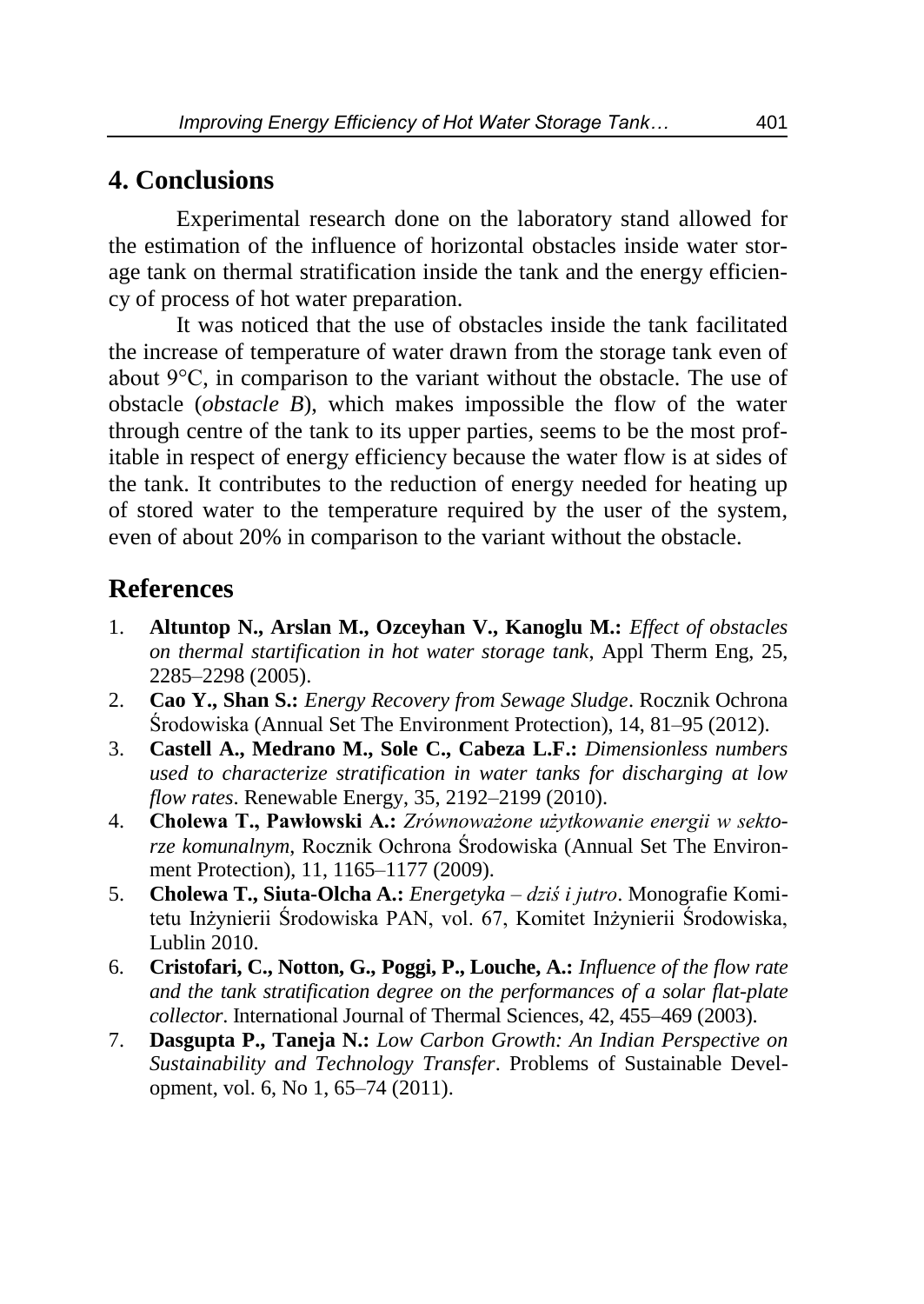- 8. **Dąbrowski J., Piecuch T.:** *Mathematical Description of Combustion Process of Selected Groups of Waste*. Rocznik Ochrona Środowiska (Annual Set The Environment Protection), 13, 253–268 (2011).
- 9. **Duran J., Golusin M., Ivanovic O.M., Jovanovic L., Andrejevic A.:** *Renewable Energy and Socio-economic Development in the European Union*. Problems of Sustainable Development, vol. 8, No 1, 105–114 (2013).
- 10. **Gurtowski S.:** *Green Economy Idea – Limits, Perspectives, Implications*. Problems of Sustainable Development, vol. 6, No 1, 75–82 (2011).
- 11. **Han Y.M., Wawng R.Z., Dai Y.J.:** *Thermal stratification within the water tank*. Renewable and Sustainable Energy Reviews, 13, 1014–1026 (2009).
- 12. **Hoedl E.:** *Europe 2020 Strategy and European Recovery*. Problems of Sustainable Development, vol. 6, No 2, 11–18 (2011).
- 13. **Jordan U., Vajen K.:** *Influence of the DHW load profile on the fractional energy savings: a case study of solar combi-system with TRNSYS simulations*. Solar Energy, 69, 197–208 (2000).
- 14. **Jordan U., Furbo S.:** *Thermal stratification in small solar domestic storage tanks caused by draw-offs*. Solar Energy, 78, 291–300 (2005).
- 15. **Mawire A., Taole S.H.:** *A comparison of experimental thermal stratification parameters for an oil/pebble-bed thermal energy storage (TES) system during charging*. Applied Energy, 88, 4766–4778 (2011).
- 16. **Pawłowski A., Pawłowski L.:** *Sustainable development in contemporary civilisation. Part 1: The environment and sustainable development*. Problems of Sustainable Development, vol. 3, No 1, 53–65 (2008).
- 17. **Pawłowski A.:** *Sustainable energy as a sine qua non condition for the achievement of sustainable development.* Problems of Sustainable Development, vol. 4, No 2, 9–12 (2009).
- 18. **Pawłowski L.:** *Do the Liberal Capitalism and Globalization Enable the Implementation of Sustainable Development Strategy?* Problems of Sustainable Development, vol. 7, No 2, 7–13 (2012).
- 19. **Shah L., Furbo S.:** *Entrance effects in solar storage tanks*. Solar Energy, 75, 337–348 (2003).
- 20. **Shan S., Bi X.:** *Low Carbon Development of China's Yangtze River Delta Region*. Problems of Sustainable Development, vol. 7, No 2, 33–41 (2012).
- 21. **Siuta-Olcha A.:** *Thermal processes in solar domestic hot-water system*, Environment Protection Engineering, No. 1, Vol. 32, 95–101 (2006).
- 22. **Siuta-Olcha A.:** *Application of a probabilistic method for determination of the thermal field in a flat-plate solar collector*, Archives of Environmental Protection, vol. 33, no. 4, 67–81 (2007).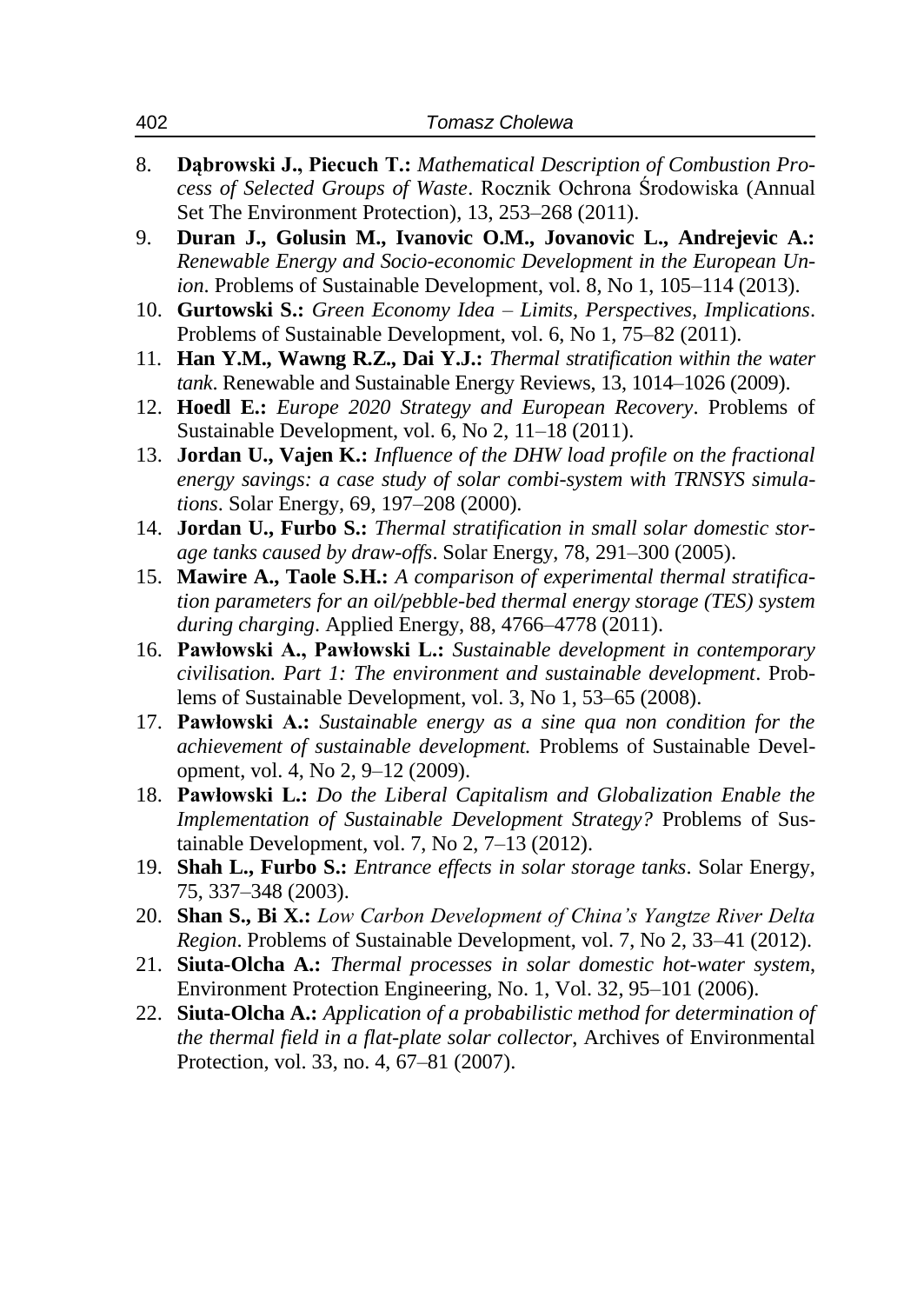- 23. **Siuta-Olcha A.:** *Efektywność energetyczna eksperymentalnej instalacji słonecznej ciepłej wody użytkowej*. Zeszyty Naukowe Politechniki Rzeszowskiej nr 283, Budownictwo i Inżynieria Środowiska z. 59 (2/2012/II), 685–692, 2012a.
- 24. **Siuta-Olcha A.:** *Potencjał energii promieniowania słonecznego w województwie lubelskim*. Zeszyty Naukowe Politechniki Rzeszowskiej nr 283, Budownictwo i Inżynieria Środowiska z. 59 (2/2012/II), 693–698, 2012b.
- 25. **Siuta-Olcha A.:** *Badania eksperymentalne i teoretyczne zasobnika ciepłej wody ze stratyfikacją termiczną*. Monografie Komitetu Inżynierii Środowiska PAN, vol. 103, Komitet Inżynierii Środowiska, Lublin 2012c.
- 26. **Stefaniak J., Żelazna A., Pawłowski A.:** *Aspekty środowiskowe zastosowania chłodziarki absorpcyjnej w układach klimatyzacyjnych*, Proceedings of ECOpole vol. 6 (1), 395–400 (2012).
- 27. **Żelazna A., Pawłowski A.:** *Korzyści środowiskowe z wykorzystania systemów solarnych na przykładzie budynku jednorodzinnego*, Proceedings of ECOpole vol. 5(2), 649–654 (2011).

# **Wpływ umieszczenia przegród poziomych wewnątrz zbiornika magazynującego na zwiększenie jego efektywności energetycznej**

#### **Streszczenie**

Sektor gospodarki komunalnej zużywa znaczne ilości energii na cele ogrzewania i przygotowania ciepłej wody użytkowej. Dlatego też ważnym zagadnieniem staje się między innymi właśnie zwiększenie sprawności systemów przygotowania ciepłej wody użytkowej.

Dlatego też w tym artykule zaprezentowano wyniki badań eksperymentalnych procesu przygotowania ciepłej wody użytkowej w wodnym zbiorniku magazynującym.

Głównym celem badań była ocena wpływu umieszczenia dwóch różnych przegród poziomych wewnątrz zbiornika na zjawisko stratyfikacji termicznej oraz sprawność energetyczną układu przygotowania ciepłej wody użytkowej.

Badania były prowadzone w skali półtechnicznej na stanowisku badawczym, które jest zlokalizowane w jednym z laboratoriów Wydziału Inżynierii Środowiska Politechniki Lubelskiej.

Głównym elementem stanowiska badawczego był wodny, zaizolowany termicznie zbiornik magazynujący o pojemności 350 dm<sup>3</sup>, w którym przygotowywana była ciepła woda użytkowa. W dolnej części zbiornika umieszczona